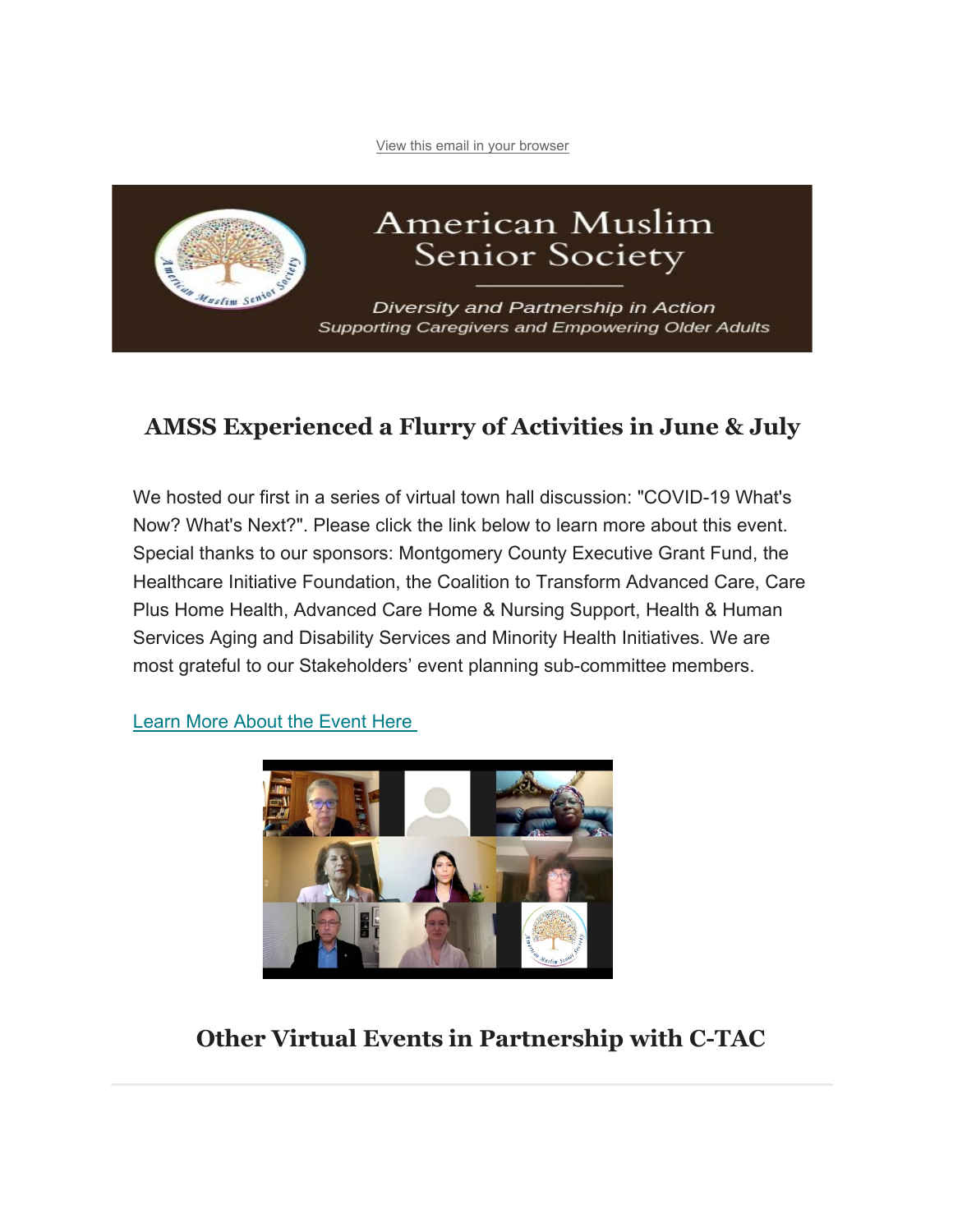AMSS President, Mrs. Mona Negm, participated in the C-TAC Interfaith Workgroup Listening Session, "Asking For You To Listen." The discussion with interfaith leaders revolved around providing long-term care services to chronically ill community members and the inequities in accessing healthcare services to communities of color from the caregivers perspectives.



### **Halal Meals on Wheels Wrap-around Programs and Services**

Our 67 multi-cultural/lingual Ambassadors are working directly with 300 older underserved diverse members. They are providing them with companionship, biweekly Halal hot meals, boxes of dried food, as well as fresh produce and connecting them with county and community resources.

[Learn More About HMOW Here](https://www.amssmd.org/halal-meals-on-wheels)

[Watch our HMOW Video Here](https://www.youtube.com/watch?v=-ovgmc6C3wg)

[Donate to our HMOW Program Here](https://www.paypal.com/paypalme/amssmd)

**[Apply for HMOW Benefits Here](https://48bb19a6-4b7b-42a1-a690-64d5264974f0.filesusr.com/ugd/6d4bcd_a9b84768122549cf9701ec7ef7f333fd.pdf)**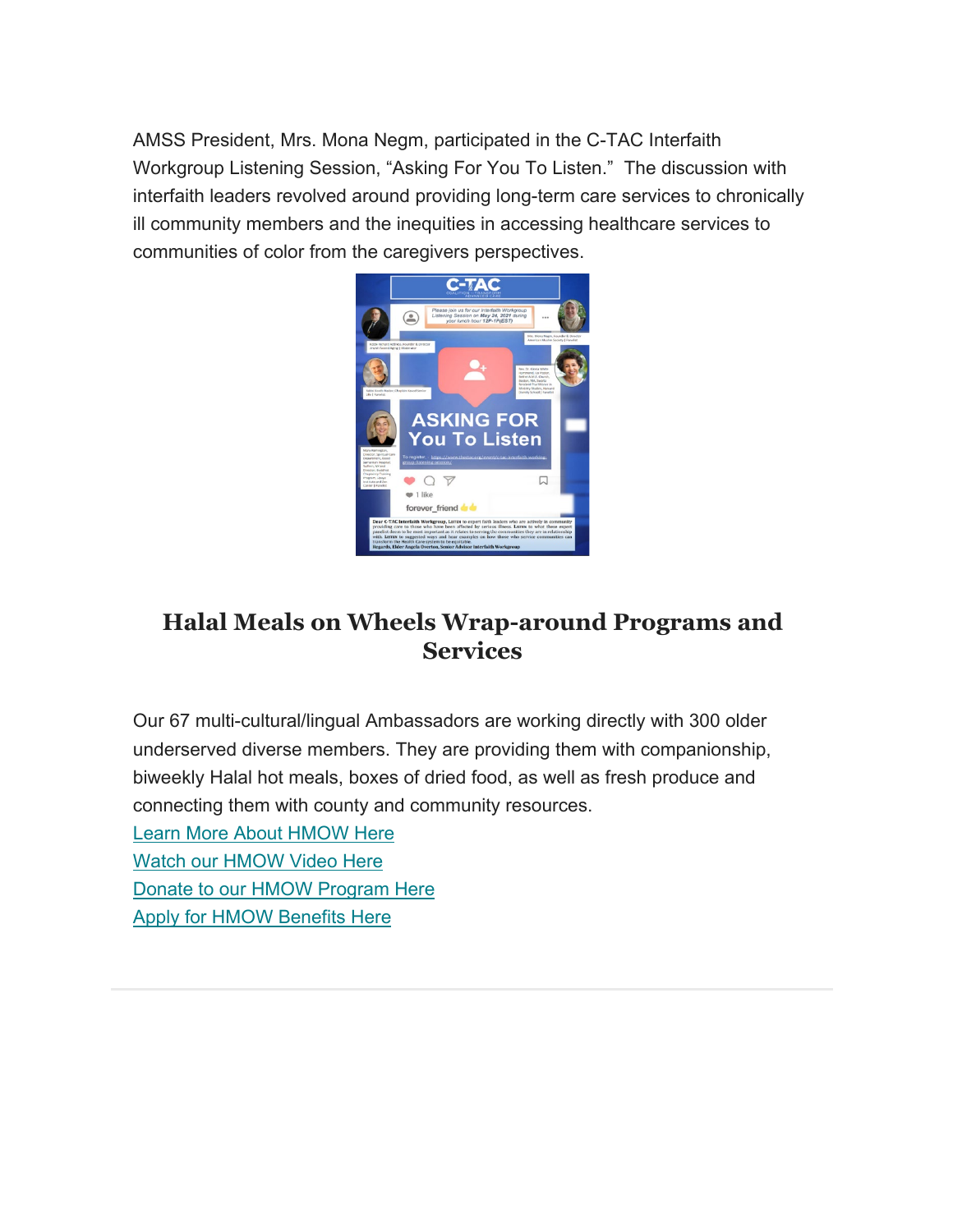

## **CNA Scholarship & Employment Program**

AMSS continues to thrive with the graduation of 11 CNA candidates and their successful employment.

[Learn More About Our CNA Program Here](https://www.amssmd.org/cna-program) [Apply for our CNA Program Here](https://www.amssmd.org/cna-program) [Donate to our CAN Program Here](https://www.paypal.com/paypalme/amssmd)



## **AMSS Partnerships**

AMSS would like to send a special thanks to all it's partners who have assisted us in in helping provide our older community members with nourishing food: Adileh Sharieff ICM, Marla Caplan MCPS, Reginald Brown Manna Food, and to all our generous community donors.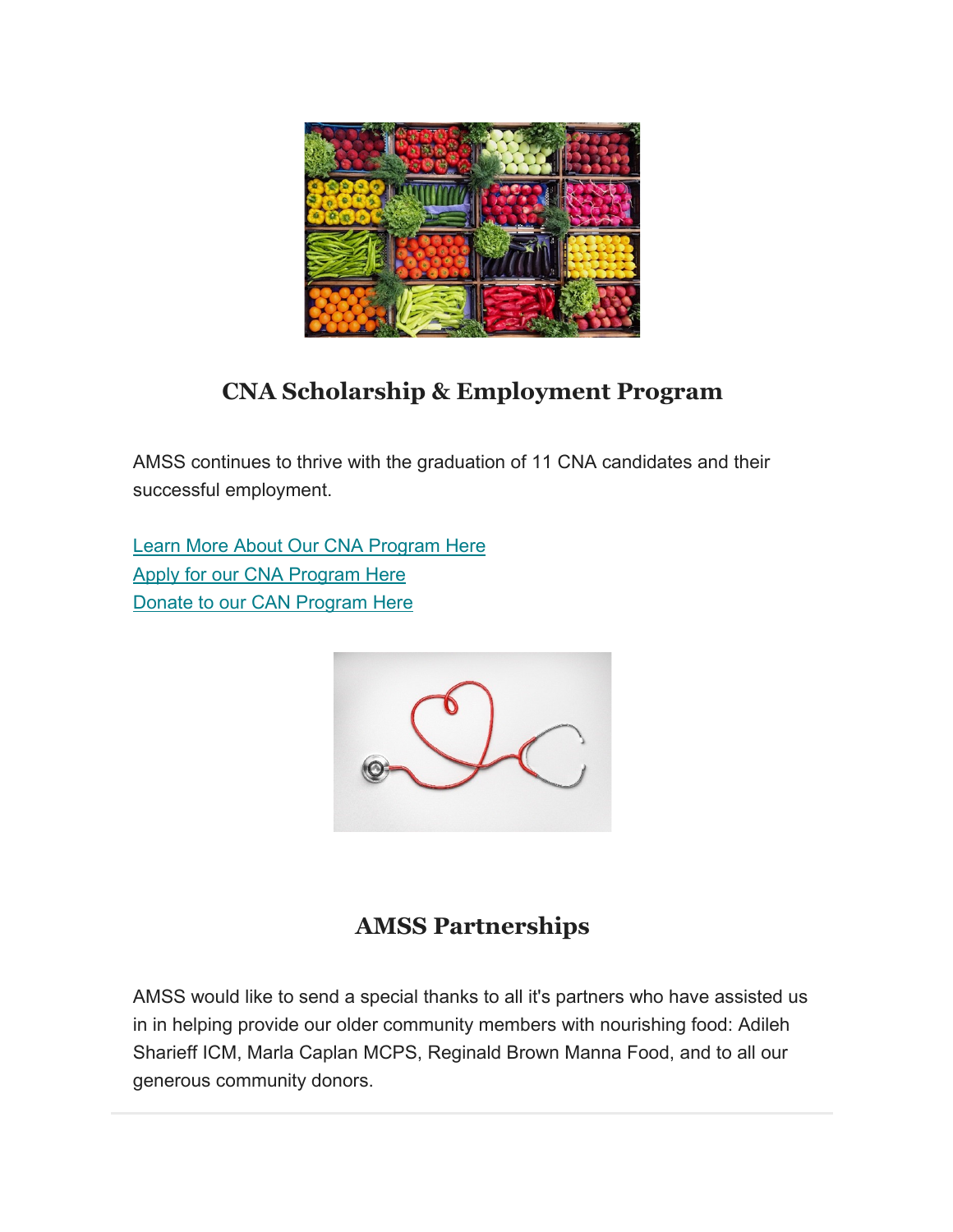#### **AMSS Mission**

**To empower diverse, under-served older adults and family caregivers by providing them access to culturally sensitive tools and resources to improve their quality of life and give them the opportunity to live with dignity in their communities.**

# **Please Consider AMSS in Your Giving Plans**

[Make a Donation](https://www.paypal.com/paypalme/amssmd)

Our continued work is dependent on the generosity of our community. We would be so grateful if you would consider a donation to AMSS as we work diligently to respond to the urgent needs of the most vulnerable older population and their caregivers. Donations may be made via the PayPal button below. If you prefer to donate via check, please mail to AMSS, *15124 Middlegate Rd, Silver Spring, MD, 20905*